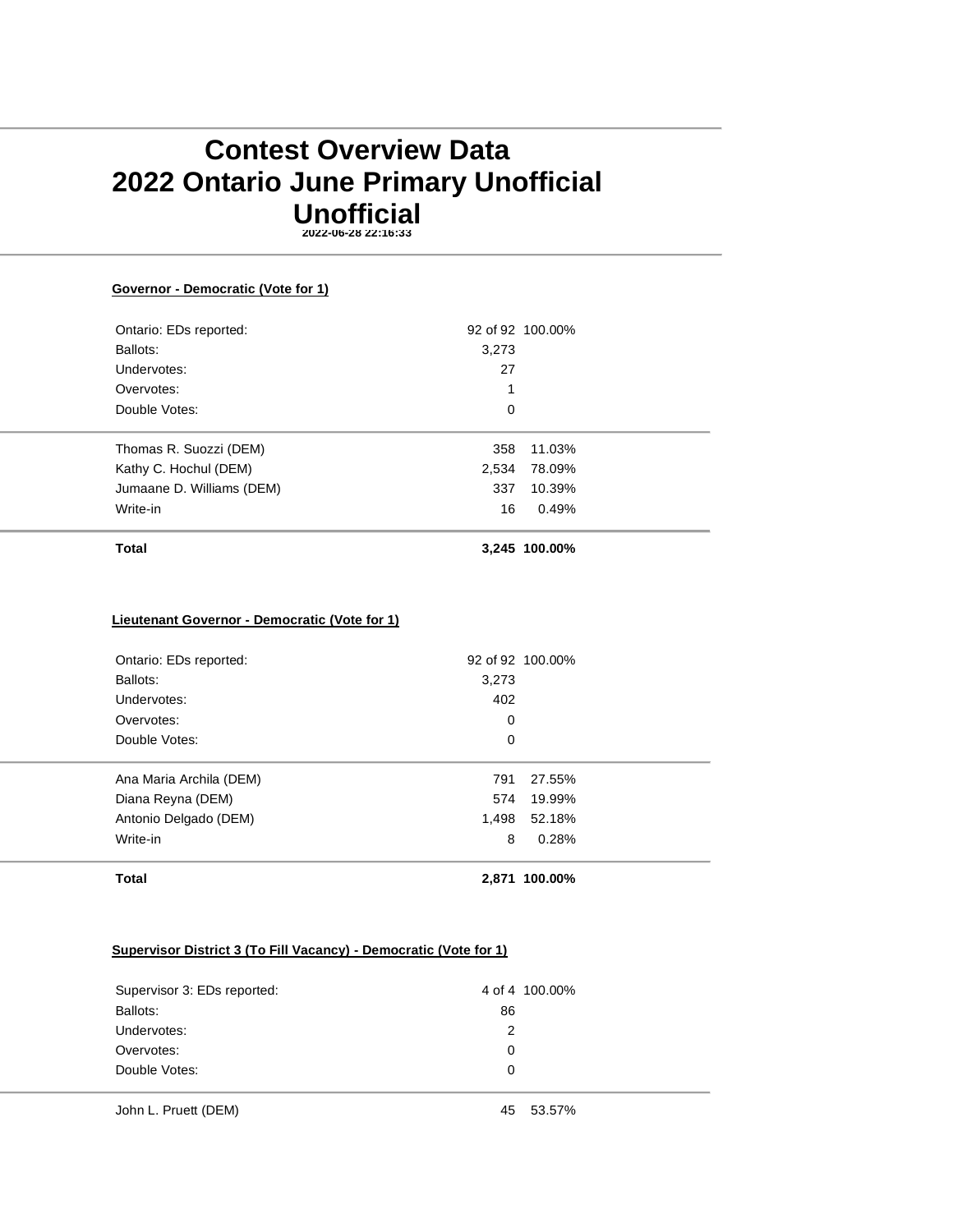| James G. Petropoulos (DEM) |   | 39 46.43% |
|----------------------------|---|-----------|
| Write-in                   | റ | 0.00%     |

## **Total 84 100.00%**

# **Governor - Republican (Vote for 1)**

| <b>Total</b>           |       | 7.359 100.00%    |  |
|------------------------|-------|------------------|--|
| Write-in               | 28    | 0.38%            |  |
| Lee Zeldin (REP)       | 2,990 | 40.63%           |  |
| Harry Wilson (REP)     | 1.545 | 20.99%           |  |
| Andrew Giuliani (REP)  | 1,263 | 17.16%           |  |
| Rob Astorino (REP)     | 1,533 | 20.83%           |  |
| Double Votes:          | 0     |                  |  |
| Overvotes:             | 7     |                  |  |
| Undervotes:            | 256   |                  |  |
| Ballots:               | 7,622 |                  |  |
| Ontario: EDs reported: |       | 92 of 92 100,00% |  |

# **Sheriff - Republican (Vote for 1)**

| Ontario: EDs reported:<br>Ballots:<br>Undervotes:<br>Overvotes:<br>Double Votes: | 7,622<br>123<br>4<br>0 | 92 of 92 100,00% |  |
|----------------------------------------------------------------------------------|------------------------|------------------|--|
| David J. Cirencione (REP)                                                        | 4,232                  | 56.46%           |  |
| Silvio Palermo (REP)                                                             | 3,252                  | 43.39%           |  |
| Write-in                                                                         | 11                     | 0.15%            |  |

# **Total 7,495 100.00%**

## **Town Justice - Republican (Vote for 1)**

| Town of Victor: EDs reported: |       | 12 of 12 100,00% |
|-------------------------------|-------|------------------|
| Ballots:                      | 1,212 |                  |
| Undervotes:                   | 45    |                  |
| Overvotes:                    | 2     |                  |
| Double Votes:                 | 0     |                  |
|                               |       |                  |
| Reid A. Holter (REP)          | 690   | 59.23%           |
| Michael G. Reinhardt (REP)    | 474   | 40.69%           |